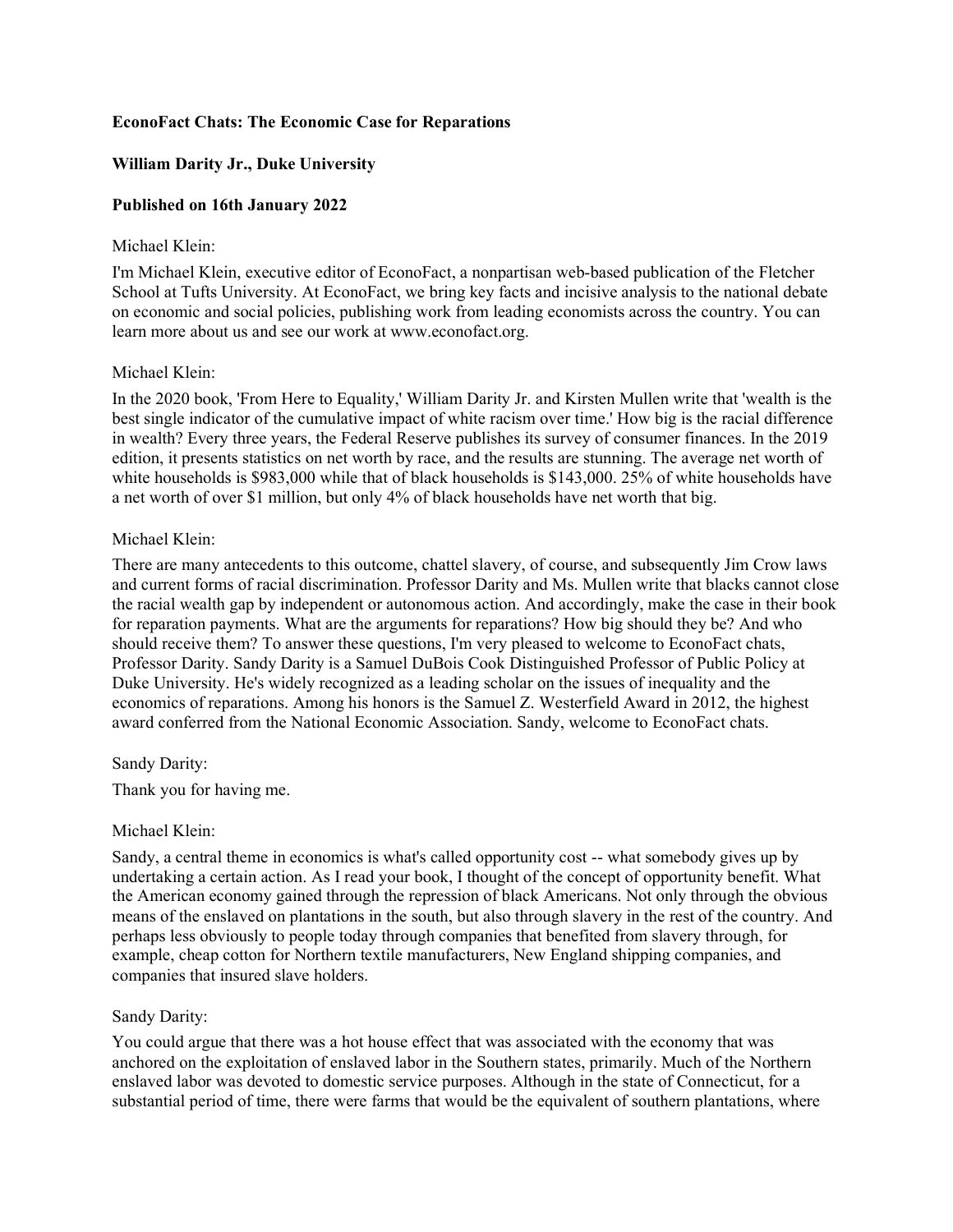enslaved imported Africans were working at no wages, and at the direct behest of the individuals who held them as human property.

### Sandy Darity:

But for the most part, the production of crops with the use of enslaved labor took place in the Southern states. But those Southern states were linked to the industrial sector in the north. As you mentioned, of course, the cotton sector was vital for the development of the textile industry in the north. The cotton trade was central to the development of Wall Street, for example, in New York city.

### Sandy Darity:

And at one point, the mayor of New York City at the stage in which the southern states were engaged in the process of secession from the union, the mayor of New York City actually proposed that the city also should join the secession because of its intimate links to the cotton trade. So yes, it's quite arguable, and it's quite reasonable to argue that the economic development of the country as a whole was closely linked to the exploitation of enslaved labor. In terms of the consequences in the present moment, I think we need to think more about the benefits being racially divided so that the opportunity benefit that you're talking about is something that's happening primarily for white Americans, to the disadvantage of black Americans.

### Michael Klein:

So this idea of opportunity benefit along with some basic ideas of restorative justice would argue for reparations. But let's first begin with some broader review of reparations. There are cases of reparation payments, both in this country, and from other countries. For example, my grandfather who fled Germany in 1938, was paid reparations by the German government after World War II. But this was not so much for any economic benefit to the Nazi or German economy, rather than to right a wrong. So that's one example. What are some others?

# Sandy Darity:

There's several examples, but the one that's probably most salient to the comparison with the case for reparations for black Americans, whose ancestors were enslaved here, is the provision of reparations to Japanese Americans for being subjected to mass incarceration during the course of World War II. This is an act of reparations that was embodied in the American Civil Liberties Act of 1988, where each of the individuals who had been subjected to incarceration received a \$20,000 monetary payment.

# Sandy Darity:

And that might not sound like a lot, but if you were to invert that into a present value calculation, it would be about \$60-80,000 in the current moment. And you have to keep in mind that each individual who was paid was typically part of a family unit that was jointly interred. And so you could think about there being the possibility of the equivalent of \$120,000 payments to \$240,000 payments per family, as a consequence of this act of reparations. But I think that's the example that is most similar to the dimensions of the type of plan that we have in mind that would be relevant to black American descendants of US slavery.

#### Michael Klein:

But then even more so, those Japanese who were interred during World War II did not benefit the US economy, whereas enslaved African Americans did. So there was a benefit to the economy as a whole from enslavement, that the Japanese interred during world war II did not provide to the economy.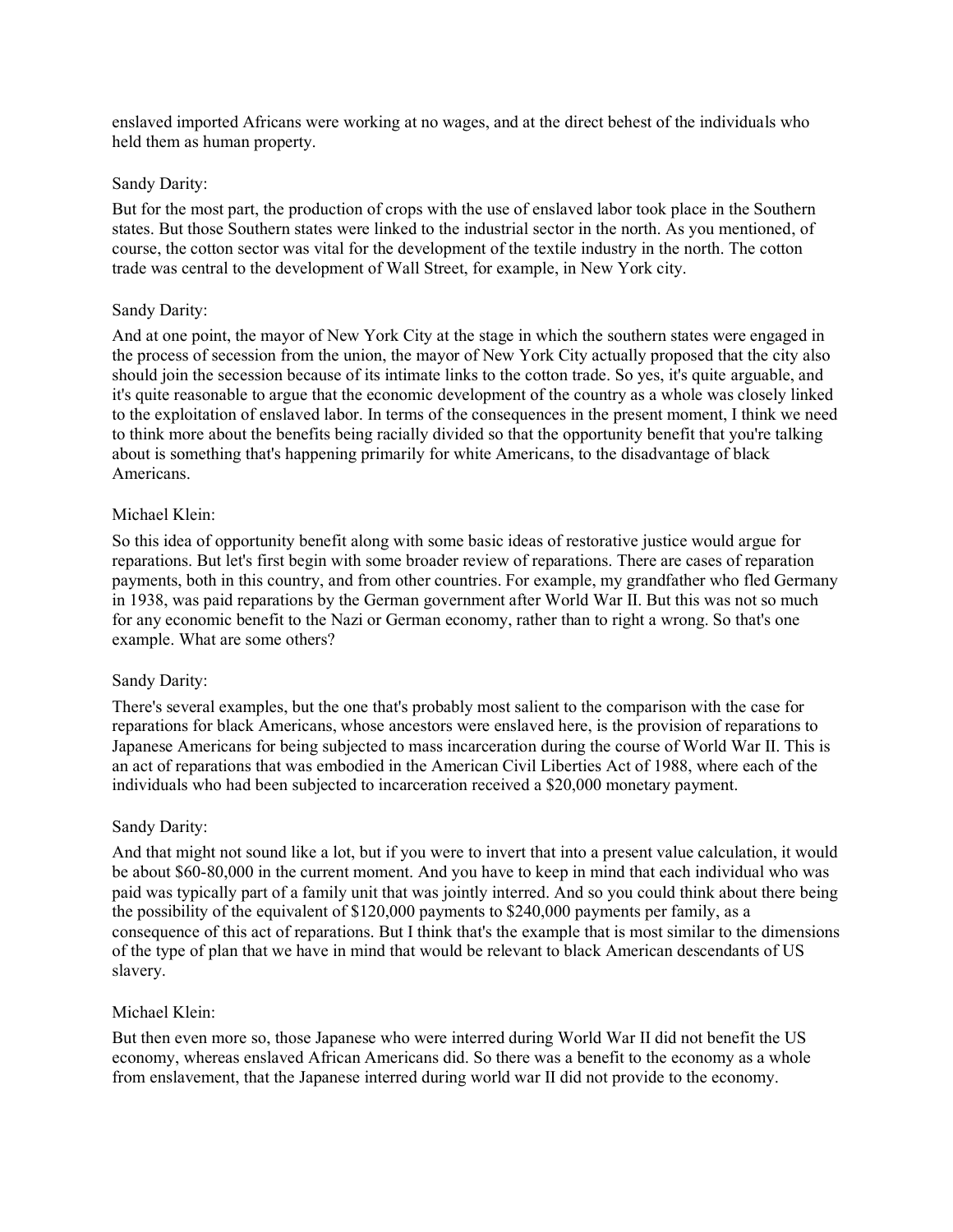## Sandy Darity:

But the primary case we make for reparations though, is not centered on the benefits to the US economy of the various atrocities that have been visited on black Americans. The case we make is associated with the deprivation of opportunity and the deprivation of wellbeing that has been imposed on black Americans. So we are thinking more about the cost side of the ledger than the benefit side of the ledger, but of course you can make the argument that the fact that there were Americans who benefited from these atrocities further justifies compensation of those who were harmed in the process.

## Michael Klein:

So looking only at the cost side is then sort of a lower bound, isn't it?

### Sandy Darity:

The cost side would be the lower bound, but it would be a very important lower bound given the degree of opportunity that was lost, and the number of lives that were lost in the process of the evolution of American racism.

### Michael Klein:

So there was an initial idea of reparations right after the Civil War, freed slaves were supposed to receive 40 acres and a mule, but that didn't happen, did it?

### Sandy Darity:

No. In the immediate aftermath of the Civil War, General Sherman and Secretary of War Edwin Stanton met with a group of black leaders in Savannah, Georgia. And the question that they posed for this group of black leaders was what should be done with the black community in the immediate aftermath of the Civil War. At that stage, they expected that the union would in fact be victorious. And this group of 20 men appointed a gentleman named Garrison Frazier to be their spokesperson. And Garrison Frazier told Stanton and Sherman that what the community of black people needed most was to have land, and otherwise to largely be left alone. Within about four days after that meeting, Sherman issued special field orders #15, which assigned approximately 5.3 million acres of land to the formerly enslaved. That 5.3 million acres of land stretched from the sea islands of South Carolina to Northern Florida at the border of the St John's river.

#### Sandy Darity:

Frequently, people think that it was a much smaller amount that was actually assigned, but in fact, it was a much smaller amount that was actually distributed. About 400,000 acres to 40,000 of the formerly enslaved -- that's 40,000 persons out of four million people who were newly emancipated. The 5.3 million acres was meant essentially as a down payment on a much larger allocation, which was to have approached at least 40 million acres of land for the full compliment of individuals who had been recently emancipated.

# Sandy Darity:

But what happened? Well, 400,000 acres were given to 40,000 people. And even that small portion of the full allotment that Sherman had designated was taken back from those individuals and restored to the former slaveholders at the behest of President Andrew Johnson, Lincoln's successor after Lincoln was murdered. And so the 40 acres were never delivered to the formerly enslaved.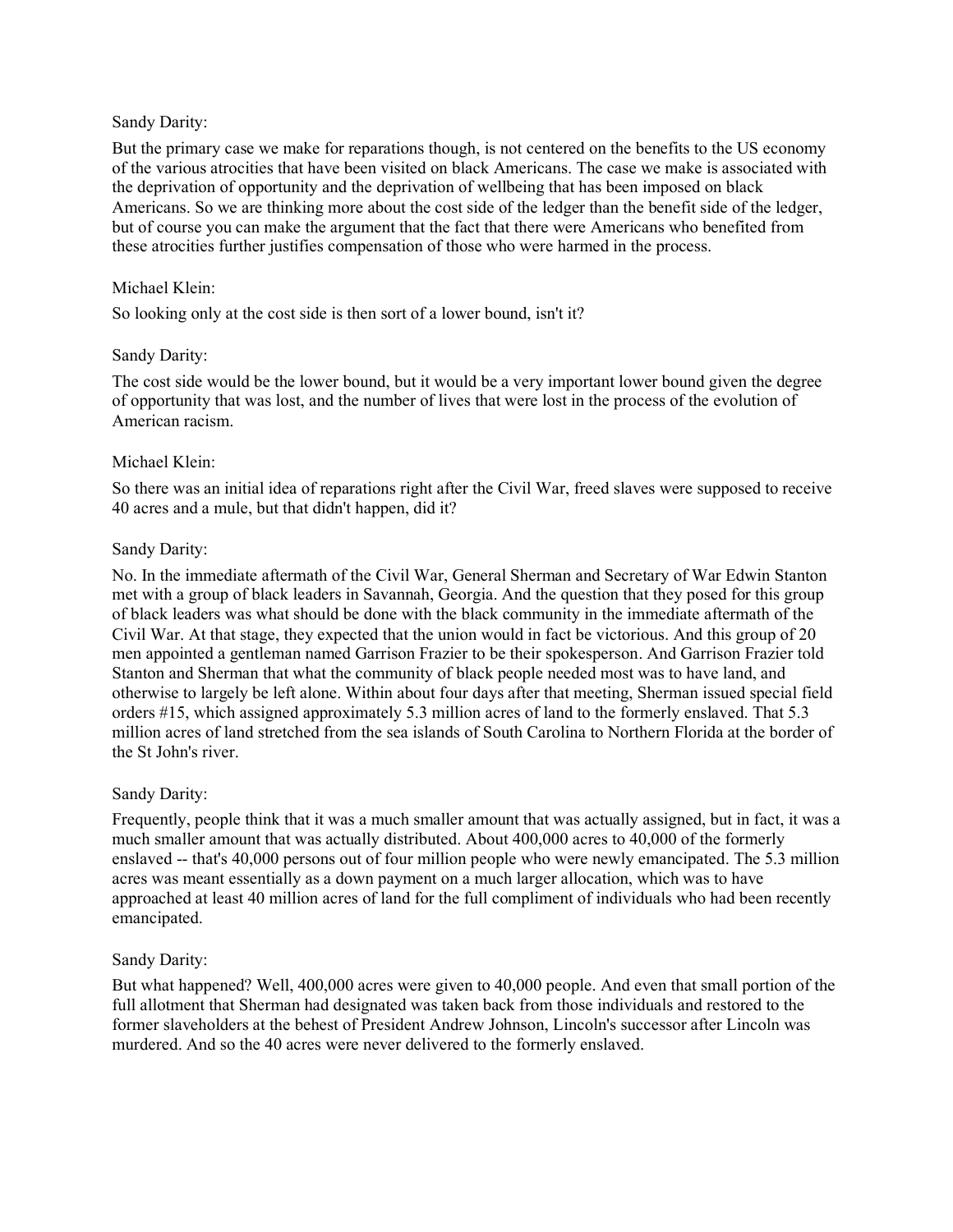### Sandy Darity:

At the same time though, the federal government was providing 160 acre land grants to one and a half million white families in the Western territories as the nation completed its colonial settler project under the terms of the Homestead Act of 1862. And we argue in 'From Here to Equality' that that's essentially the beginning of the creation of the racial wealth gap -- the provision of a substantial asset to large number of white families while black families emerging from slavery were given absolutely nothing.

# Michael Klein:

And then subsequently in the Jim Crow era, and even in the modern era, there continued to be lots of disparities that were racially based. And that would also feed into the harm that you were discussing in terms of the size of reparations, correct?

### Sandy Darity:

That's correct. And I would include among those harms and disparities that continue to perpetuate the racial wealth differential and extend it -- I would include the 100 or so massacres that took place from the end of the Civil War to the 1940s, in which black lives were taken in communities across the country and black property was appropriated and seized by the terrorist. I think the most familiar example for many people would be the Tulsa massacre of 1921.

### Michael Klein:

We had Lisa Cook on the show to discuss that, and her work and the way that which that massacre affected, not just the people at that time, but cast a very long shadow and reduced black entrepreneurship, and black innovation subsequently.

# Sandy Darity:

Yes. And on Lisa's research is about the effects on innovation and patents of white violence in the United States, innovation and patents by black Americans. But in addition to the massacres as a [inaudible] in which black property was appropriated and seized, we have in the 20th century a shift in government policy away from a focus on land distribution as a mechanism for asset building, to home ownership. And the policies that the Federal government pursued in the 20th century to promote home ownership were discriminatorily applied, they were discriminatory applied in the form of red lining, which was a public private partnership conducted by the Federal Housing Administration and local banks that essentially starved black homeowners, or potential black homeowners of sufficient credit.

# Michael Klein:

We had another EconoFact chats with Eduardo Porter of the New York Times in which he discusses his book, American Poison: How Racial Hostility Destroyed Our Promise. And part of our discussion was the way in which the post World War II programs excluded blacks. And the reason that was done was because there was a concern that Southern Democrats would not vote for those programs.

# Sandy Darity:

The most pronounced example of that would be the GI Bill, which had provisions for not only education, but also for home ownership and business development. And while there were discriminatory differences in the application of the educational provisions, the most extreme discriminatory differentials were associated with the home ownership, and the business development provisions. Yes, and that was done precisely because Southern Democrats would not have supported the legislation unless they would have decentralized authority over the administration of the program. And it was that decentralization that both in the north and the south resulted in discriminatory treatment of black veterans.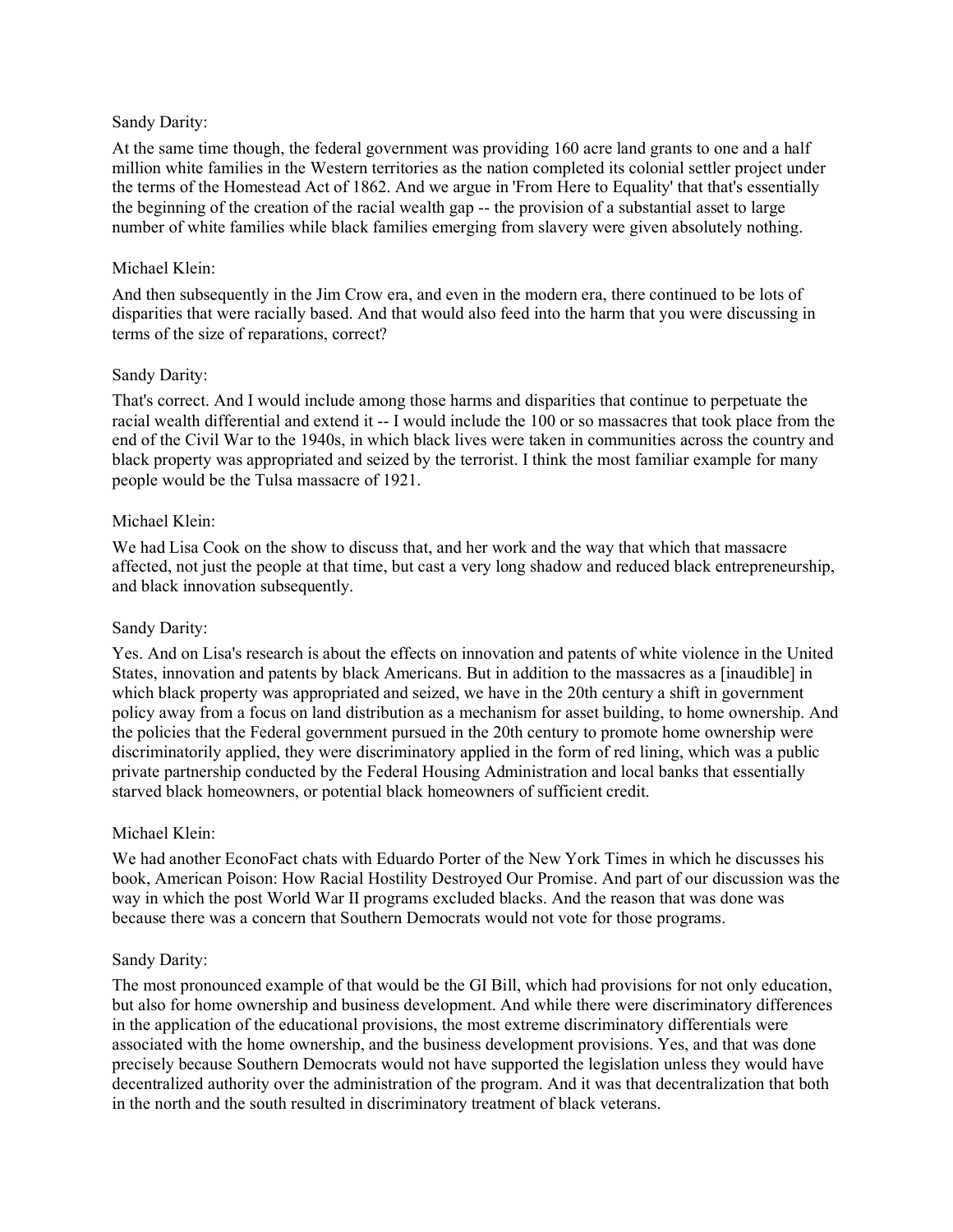# Michael Klein:

And the GI Bill was seen as one of the great levellers, but it turns out it was only a great leveler for white Americans, not for the population as a whole.

Sandy Darity: That's exactly right.

## Michael Klein:

So Sandy, recently, the idea of reparations was boosted by an article in The Atlantic by Ta-Nehisi Coates, but there's actually a long history behind reparations. One that you document in From Here to Equality. These tended to be more about specific incidents though, correct?

### Sandy Darity:

Well, I think that the history of reparations was largely focused initially on claims that individuals made for the harms that had been imposed upon them directly. So one example of this would be a court case in the late 18th century that took place in Boston where a woman named Belinda brought forth a lawsuit concerning her deprivation of compensation or payment for the years of service that she engaged in as an enslaved person. But I think by the time we get to the end of the Civil War, the focus is on a notion of kind of collective harm and collective compensation.

### Sandy Darity:

That was the premise behind the promise of the 40 acres and a mule that was never delivered. And then subsequently Callie House in the latter part of the 19th century leads a movement for pension payments to be made to individuals who were formally enslaved. And so this is a mass movement. And the idea is that every individual who had been subjected to slavery would receive a government pension that it would be comparable to the pensions that were provided to veterans of the Civil War.

#### Sandy Darity:

And so this was not a matter of trying to itemize the harms to individuals, this was a matter of saying that there was a community that had been collectively damaged, and so should be compensated accordingly. And I think after that, much of the focus of reparations initiatives has been on collective harm. I will say there is a recent exception, and it's an unfortunate exception, which is a tendency that is underway for some local communities and municipalities to set up their own reparations programs. Now, the reason I say this is unfortunate is because it's impossible for these communities collectively or singly to actually meet the bill that would be associated with eliminating the racial wealth gap in the United States.

# Sandy Darity:

We estimate now that it would cost about \$14 trillion to erase the racial wealth differential. And unfortunately, the states and localities in the United States collectively have a budget of about \$3.1 trillion. So it would be impossible for them to meet that bill. And so there's kind of an element of shadow boxing associated with the claim that you can have a local reparations program. And I think that that local reparations initiative is predicated on the view that there were very specific harms that were localized, that would justify these communities taking action.

#### Sandy Darity:

But in fact, the whole structure of harm associated with white supremacy in the United States has never been localized. It's been national in scope. And the ramifications of events that occurred in the local level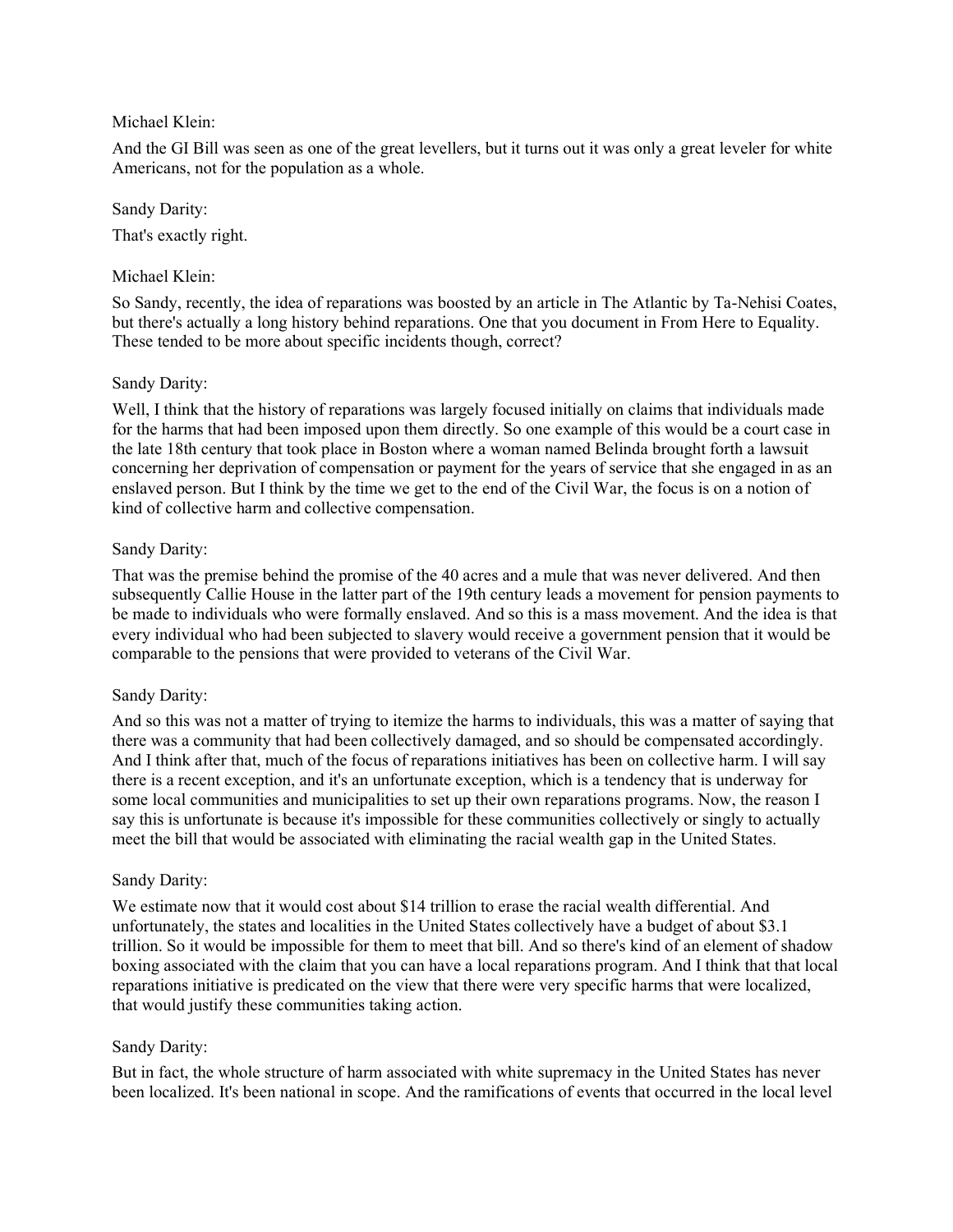usually went far beyond that locality. You mentioned Lisa Cook's work on Tulsa. And one of the key points that she made was that the massacre there had effects and implications for conditions in other parts of the country. And that was always the case with the massacres -- that they had a resonance and an impact on what was taking place in other parts of the United States. So this is a national problem, and it requires a national solution.

## Michael Klein:

So you bring up the figure of \$14 trillion. Who would be eligible for payments and how do you foresee them being made, if this were to come to pass?

### Sandy Darity:

The eligibility criteria that we advance in our book From Here to Equality, the eligibility criteria are twofold. First, an individual would have to demonstrate that they have at least one ancestor who was enslaved in the United States. And second, they would have to demonstrate that on a legal or official document -- for at least 12 years before the enactment of a reparations plan or the enactment of a commission to study reparations at the federal level, that they self-identified as black, Negro, African-American, or Afro-American.

### Sandy Darity:

So the first criterion is what we refer to as a lineage standard. And the second criterion is what we refer to as an identity standard. Individual would have to meet both of those conditions to be eligible to receive reparations. Now, what form would reparations take? Well, we favor direct payments to individuals who are eligible and direct payments in an equal amount to each individual. And this is a strategy that we think is appropriate as a consequence of our examination of other cases in which reparations have been paid. They're fairly consistently -- group-based reparations have taken the form of direct payments to individual members of the eligible community.

#### Michael Klein:

In the penultimate chapter of From Here to Equality, you anticipate a number of arguments against reparations and then you address those. And I'd like to go through just a few of them. So first, one is that slavery occurred long ago. Your response to that?

#### Sandy Darity:

Two responses. One response is that the ramifications and effects of slavery persist and associated with that response is the fact that the case that we make in the pages of From Here to Equality is not limited to the harms of slavery. And in fact, we place a tremendous emphasis on the importance of nearly a century of legal segregation in the United States accompanied by the 100 or so massacres that I mentioned earlier. And we also talk about ongoing atrocities, including mass incarceration of black Americans, police killings of unarmed black Americans. We also talk about employment discrimination, discrimination in credit markets, discrimination in housing. And then of course, there's the paramount condition that is the guiding light for our approach to eliminating the racial wealth gap, which is the immense racial wealth gap itself. So it's not just "just slavery" that is on the ledger.

#### Sandy Darity:

And then the last point that I'd like to make in this context is actually, if you think about this from a generational standpoint, and this is a key point we make in the book. Slavery wasn't actually that long ago. We even talk about the example of Hortense McClinton, who was the first black faculty member at the University of North Carolina at Chapel Hill, whose father was born in January 1865 in Texas as an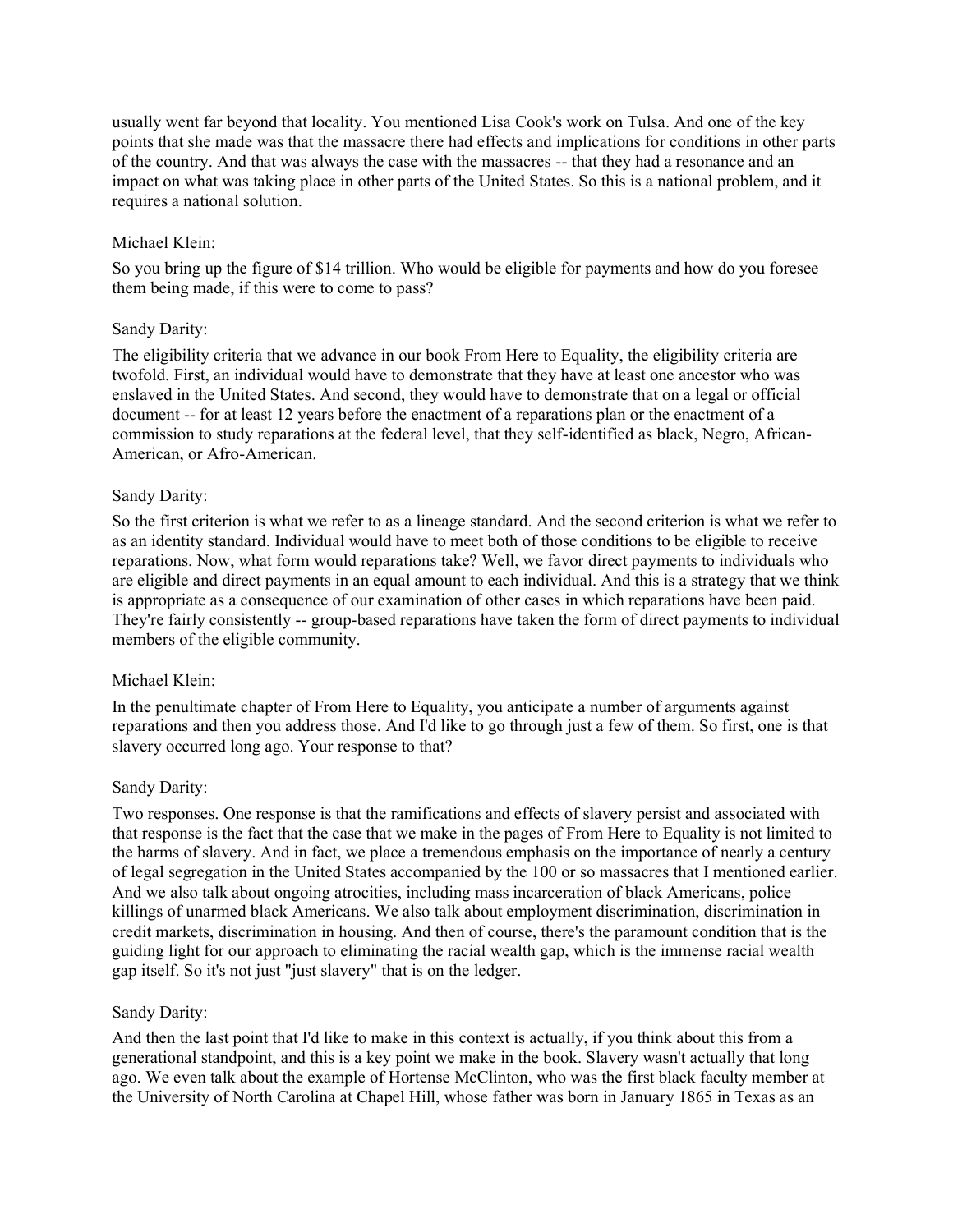enslaved person. So that Ms McClinton is actually one generation removed from slavery. Kirsten Mullen, my co-author, is three generations removed from slavery, because her grandmother was the daughter of a man who had been enslaved.

## Sandy Darity:

So from a generational perspective, slavery is not that distant in time. And its effects are still very much present in large part because there was a failure to provide the formerly enslaved with any type of compensation in the aftermath of the Civil War.

# Michael Klein:

Isn't there a Faulkner quote, something to the effect of the past is not gone, it's not even past.

### Sandy Darity:

Yes. Yes.

# Michael Klein:

Well, your answer really addressed some of the other points that you brought up in that penultimate chapter. One was that the reparations to Holocaust victims and interred Japanese Americans were made directly to the victims, but slavery and Jim Crow reparations would be made to the descendants, but you've addressed that point already. And finally, just the point that blacks have in effect receive reparations through social safety net programs and affirmative action. I think Eduardo Porter's book and your answer really points out that that has not been disproportionate.

# Michael Klein:

And in fact, a lot of these programs explicitly excluded African Americans from them. So just to close off Sandy, we've discussed the economic and the moral case for this. What do you see as a political possibility? And this is in full acknowledgement that we as economists really don't understand politics very well, but what do you see as a political possibility of this?

# Sandy Darity:

I think both of us became economists because we didn't think that we understood politics particularly.

# Michael Klein:

No, no, never made sense to me.

# Sandy Darity:

Well, so let me try to give a shot at this. I think that the most important piece of information that I can provide in the context of thinking about the political possibilities is to share some statistics about change in opinion about reparations, particularly among white Americans. And when I refer to opinions about reparations, I'm talking about people's response to a question that asks them whether or not they support monetary payments to black Americans as reparations.

# Sandy Darity:

And so in the year 2000, when a couple of University of Chicago's academics, Michael Dawson and Ravana Popoff did a survey of American attitudes, they found that 4%, that's F-O-U-R of white Americans endorsed monetary payments as reparations. By the year 2018, that percentage had risen to 16. In the year 2020, the figure had come closer to 25 to 27%. And the most recent surveys that I'm familiar